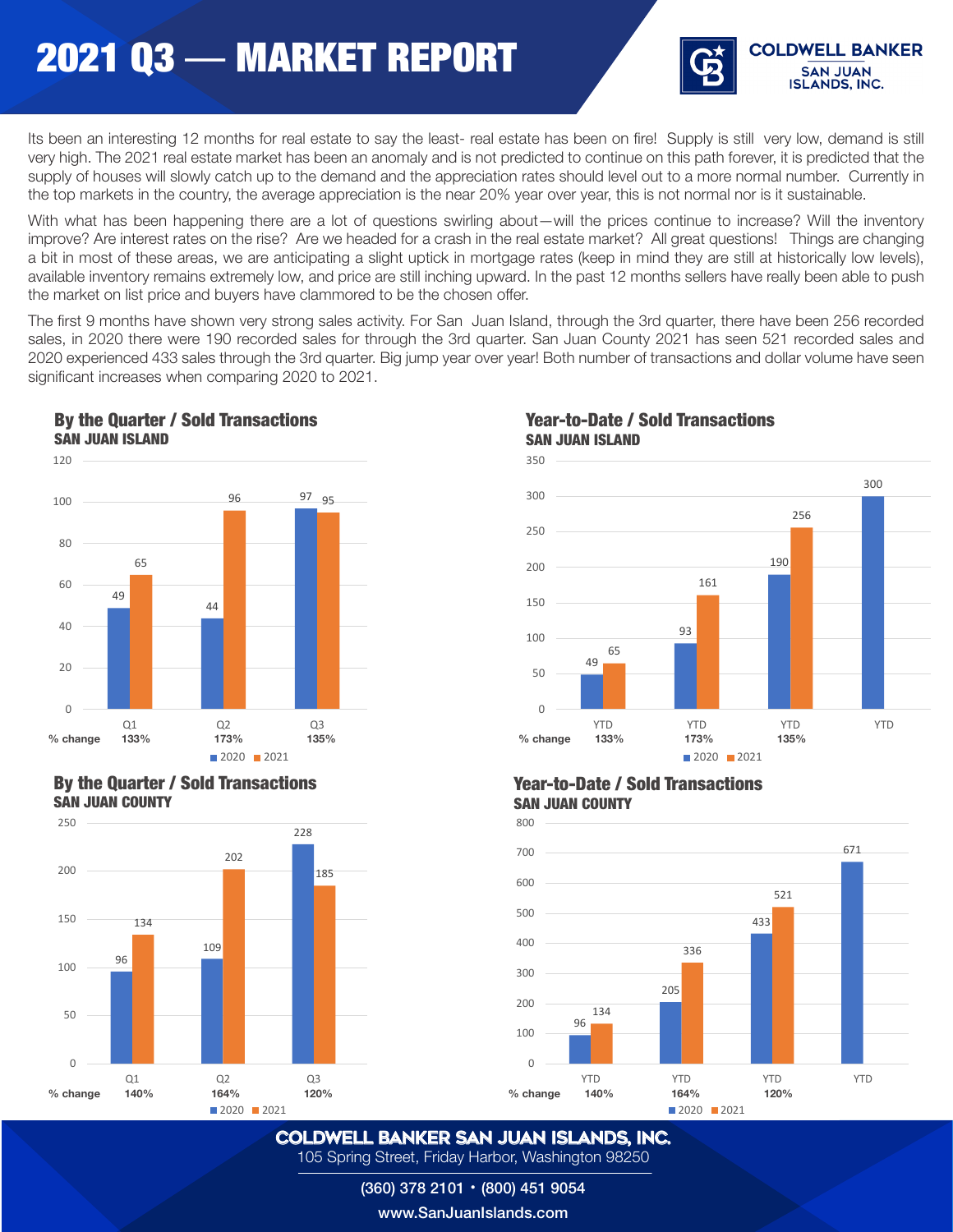# 2021 Q3 — MARKET REPORT



Nationally prices continue to increase gradually and homes continue to sell quickly. Locally we are seeing our trends follow many of those of the National market. CoreLogic, which is a data & analytics company, computes that prices increased year of year by an average of 18.1% August 2021 vs August 2020. Our local market has seen increases as well, although not as steep, with a 5% increase in prices for 2021 compared to 2020 on San Juan Island and 24% increase in the entire county. Keep in mind that these prices can be easily influenced by multiple high end sales, the point being that we are experiencing price increases as is happening nationally. The chart below shows the comparisons more specifically.



#### Year-to-Date Sold Dollar Volume SAN JUAN ISLAND

#### SAN JUAN COUNTY / Sold Dollar Volume SAN JUAN COUNTY **Year-to-Date Sold Dollar Volume**<br>SAN JUAN COUNTY



Inventory levels are a huge influence on the speed at which properties sell and the likelihood of mutlple offers coming in on a listing. Currently inventory levels are extremely low in our area. As of October 7th there are 68 available listings on San Juan Island (34 of which are homes and/or condos) and 169 in all of San Juan County (144 of which are homes and/or condos). 34 active, livable properties on San Juan Island! This is similar to the case Nationally, where the supply is the lowest it's been since the 70s.

> COLDWELL BANKER SAN JUAN ISLANDS, Inc. 105 Spring Street, Friday Harbor, Washington 98250

#### (360) 378 2101 • (800) 451 9054 www.SanJuanIslands.com